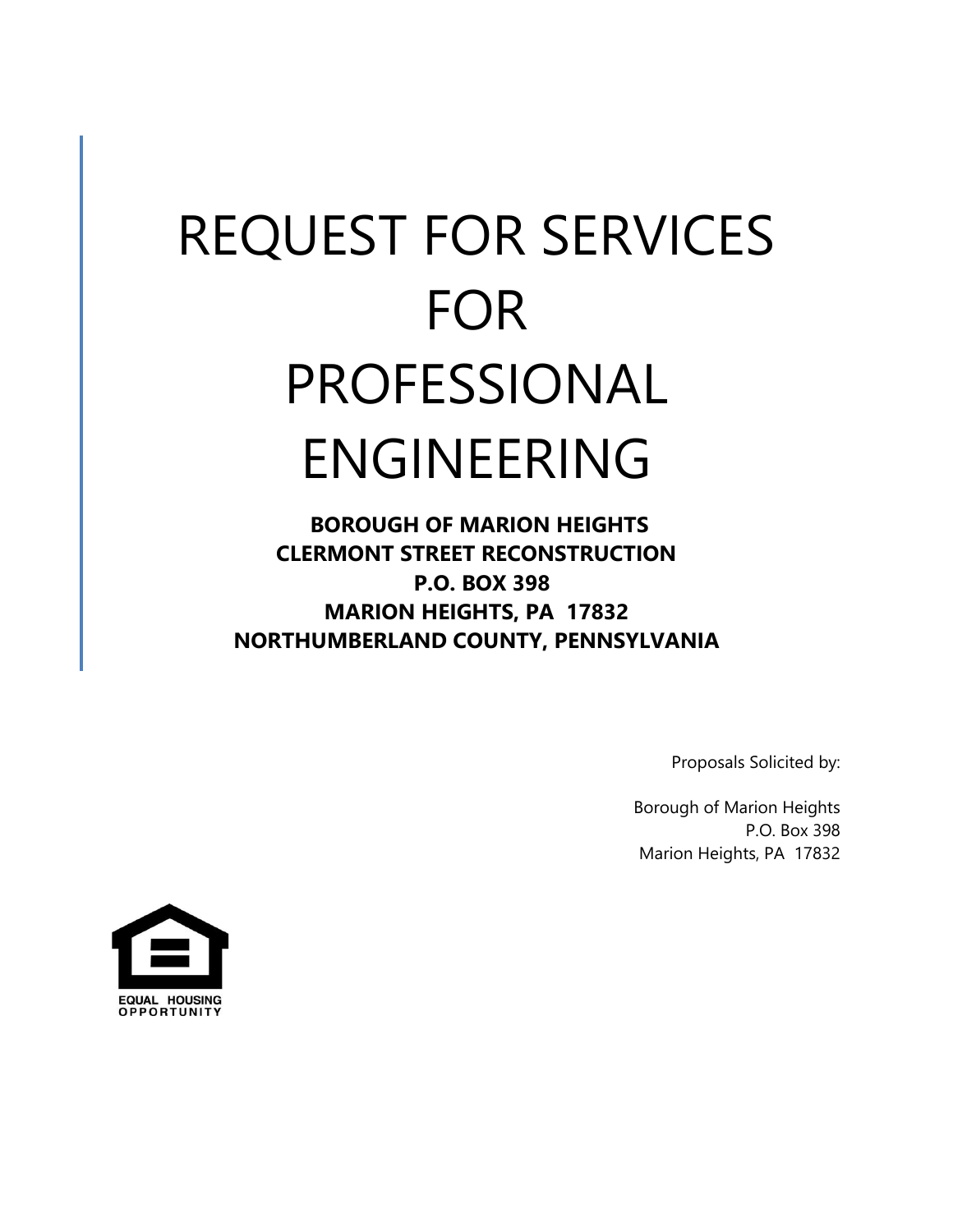#### **REQUEST FOR PROPOSALS CLERMONT STREET RECONSTRUCTION**

The Borough of Marion Heights is seeking engineering proposals for reconstruction of Clermont Street to include storm water drainage upgrades, milling, and paving.

Complete proposal details, including the required proposal format, may be obtained by contacting:

> Linda Sterling, Program Analyst 570-238-2878 [lsterling@seda-cog.org](mailto:lsterling@seda-cog.org)

Proposal details are also available at [https://seda-cog.org/request-for-proposals.](https://seda-cog.org/request-for-proposals) 

Proposals will be accepted until 3:00 PM prevailing time, May 14, 2021, at which time they will be publicly opened at the SEDA-COG offices located at 201 Furnace Road, Lewisburg PA 17837. Proposals shall be on the forms required, sealed and clearly marked on the outside, "Engineering Services Proposal Clermont Street Reconstruction" and submitted to:

> Linda Sterling, Program Analyst SEDA-COG 201 Furnace Road Lewisburg, PA 17837



**Proposals that are faxed or e-mailed to SEDA-COG cannot be accepted.**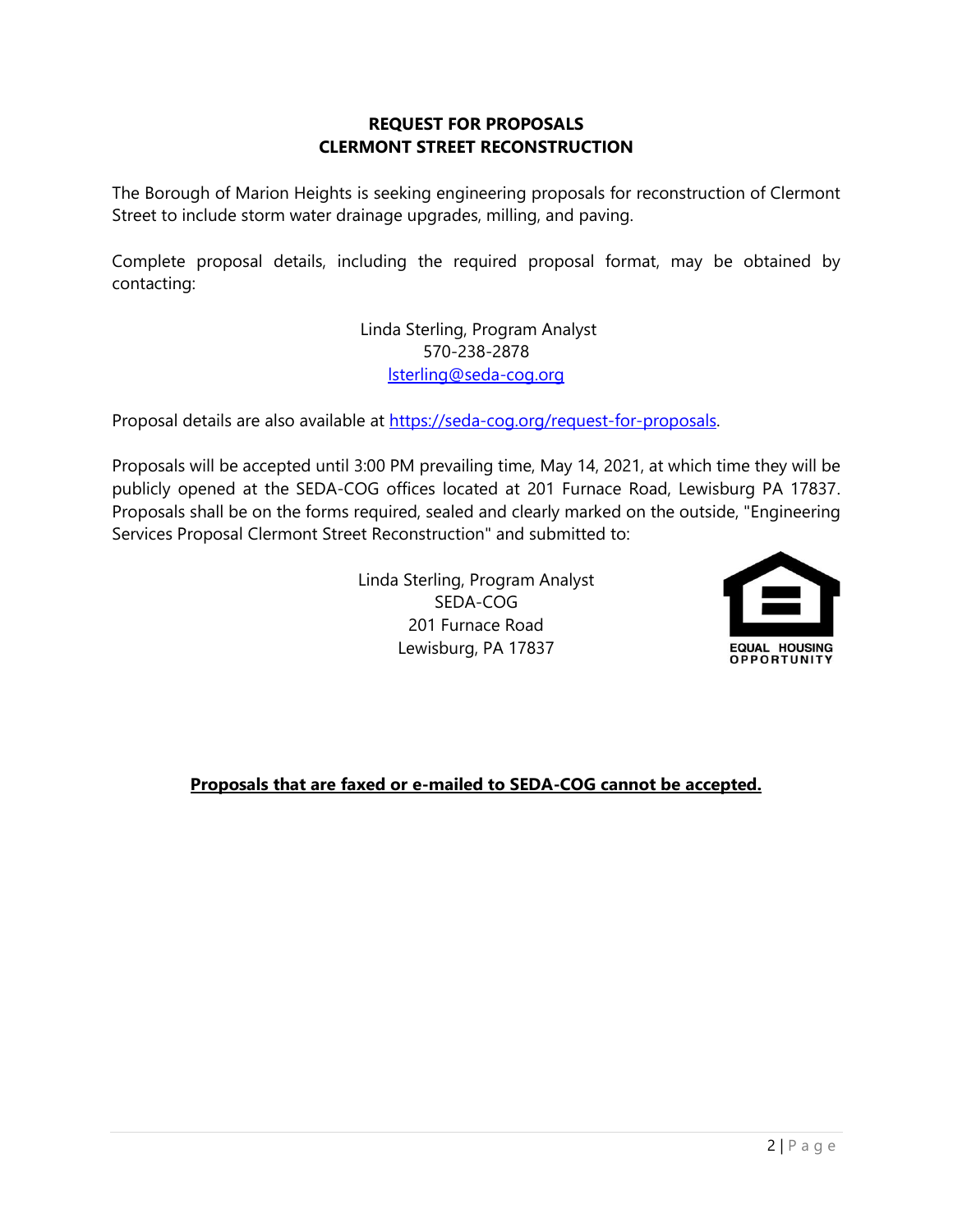# **REQUEST FOR PROPOSALS CLERMONT STREET RECONSTRUCTION**

Borough of Marion Heights 47 E. Lincoln Street Shamokin PA 17872

### **PROJECT DESCRIPTION**

The Borough of Marion Heights is seeking engineering proposals for reconstruction of Clermont Street to include storm water drainage upgrades, milling, and paving.

Proposals shall include the attached "Standard Engineering Estimate" and be submitted to:

Linda Sterling, Program Analyst SEDA-COG 201 Furnace Road Lewisburg, PA 17837

All proposals shall be sealed and clearly marked on the outside, "Engineering Services Proposal Clermont Street Reconstruction," and must be received by 3:00 PM, prevailing time, May 14 , 2021, at which time they will be publicly opened at SEDA-COG.

Questions regarding this proposal should be directed to:

Linda Sterling, Project Coordinator SEDA-COG 201 Furnace Road Lewisburg, PA 17837 570-528-2878 lsterling@seda-cog.org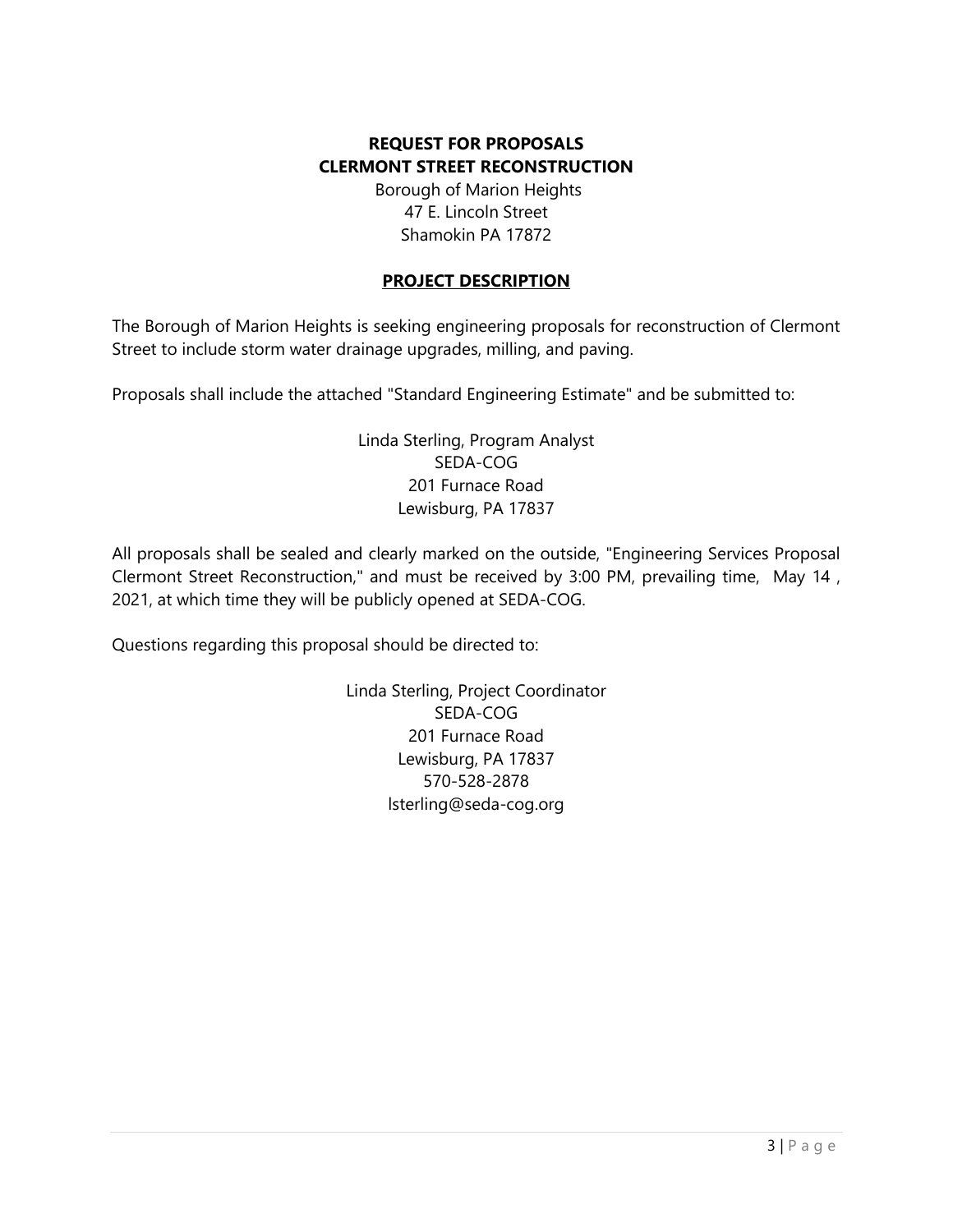#### **PROJECT DESCRIPTION AND AREA**

The Borough of Marion Heights is seeking quotes for the engineering and design of Clermont Street. The project will consist of replacing the existing culvert box, which is inadequate to handle run-off, with a larger inlet; restoring drainage trenches and installing drainage pipe to manage storm water and avoid future erosion; and roadway milling and paving.

### **PROJECT DESIGN**

The Engineer shall prepare all necessary design plans, drawings, and specifications, which should be complete in detail and contain all necessary information. Drawings shall conform with standard professional practice and consist of all architectural and engineering drawings, including profiles and sections, plot and site plans, and all else necessary to illustrate the interest and scope of the work. Working drawings shall be prepared for structural, hydraulic, mechanical, electrical, and all other branches of the construction work.

The Engineer shall investigate any existing systems affected by the proposed project, identifying options, and advising the Borough of Marion Heights in the most appropriate method of modifying the systems as part of the design of this project. Plans and specifications shall be developed in such a manner to delete and add segments should the project costs be over or under budget and should include:

- 1. All permits, plans, or surveys, including the Highway Occupancy Permit, which may be necessary to define the scope of the work or for the performance of the project, shall be the responsibility of the Engineer. The proposal shall include a list of those permits currently anticipated as necessary, identifying actual permit fees which shall be paid by the Engineer as a component of their project proposal. Survey work required for easements/rights-of-way is not a part of this proposal. Federal Environmental Reviews, State Historic Preservation Office Review, and Archaeological Reviews are not a part of this proposal.
- 2. Assistance from the Engineer is necessary for SEDA-COG and the Borough to fully understand the project, and therefore, meeting attendance is of high importance. Accordingly, this proposal shall include at minimum a non-mandatory pre-bid meeting, a preconstruction meeting, and the bid opening, which the Engineer should plan and conduct in accordance with the duties for each activity spelled out in the Engineers' Memo to be supplied by SEDA-COG. Meetings shall be conducted at the convenience of the Borough and SEDA-COG. The Borough of Marion Heights may request, and the Engineer may suggest, additional meetings.
- 3. A project design schedule must be included for each activity indicating key milestones and dates of completion. All final plans and specifications must be submitted for approval by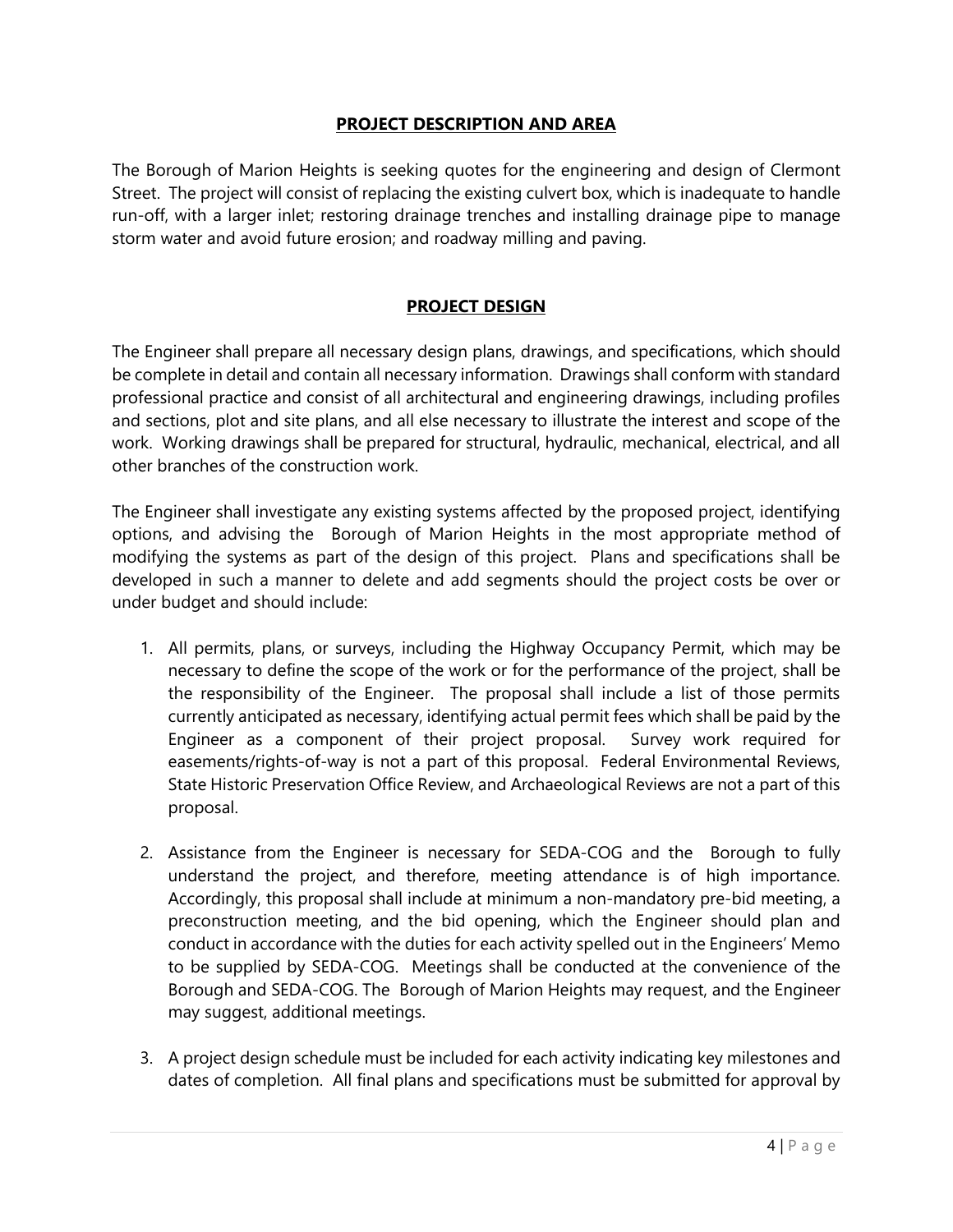the Borough of Marion Heights and/or its agent. In addition, the Engineer must provide a list of sub consultants, if applicable, for approval by the Borough or its agent.

4. Upon completion of the preliminary design, and again when requesting approval of the final design, the Engineer shall prepare and provide to the Borough an opinion of probable construction costs, either as a lump sum or utilizing the itemized bid schedule if a line item construction bid is proposed.

# **PREPARATION OF DOCUMENTS AND COORDINATION OF BIDDING**

The Engineer shall prepare all construction contract documents, including but not limited to bid schedule, bond forms (bid, performance, payment), construction specifications and agreements, compliance forms, etc. The Engineer shall be responsible for coordinating the bidding process, including printing and distributing up to ten (10) sets of bid documents, publishing the required advertisements and management of any required deposits or payments. Costs for this portion of the work shall be borne by the Engineer except that the actual costs for legal advertisements will be reimbursed by the Borough using CDBG funds. Insofar as federal CDBG monies are being used in the project, forms and procedures meeting the requirements of the PA Department of Community and Economic Development shall be used in the contracting documents. SEDA-COG shall facilitate this process by providing model bidding documents for use by the Engineer.

In addition, the Engineer will assist the solicitor throughout the project including, but not limited to, the preparation of documents involving engineering matters and preparation of contract documents for the solicitor's opinion, a review of the bid documents, conformity with the specifications, and requirements, as well as a formal recommendation of bid award. The Engineer is also responsible to manage the construction contract award process, including issuance of the Notice of Intent to Award, execution of the agreements, Award, Notice of Start of Construction, Substantial Completion, Final Inspection, and Completion.

### **CONSTRUCTION SUPERVISION**

The Engineer is expected to furnish customary engineering advice and assistance necessary to enable the Borough to readily understand the project. The Engineer shall visit the construction site to observe progress and quality of work, to determine if work is proceeding in accordance with contract documents, to keep the Borough and its agent informed of progress, to guard against defects and deficiencies, and to disapprove work not in conformance with contract documents. The Engineer shall serve as the Borough's representative at the project site, issuing all instructions to the contractors and preparing any change orders.

The Engineer will check and approve samples, schedules, shop drawings, catalogue data, laboratory, shop and mill tests of materials and equipment, and other data which contractors are required to submit to ensure conformity with project design, concept, and requirements. The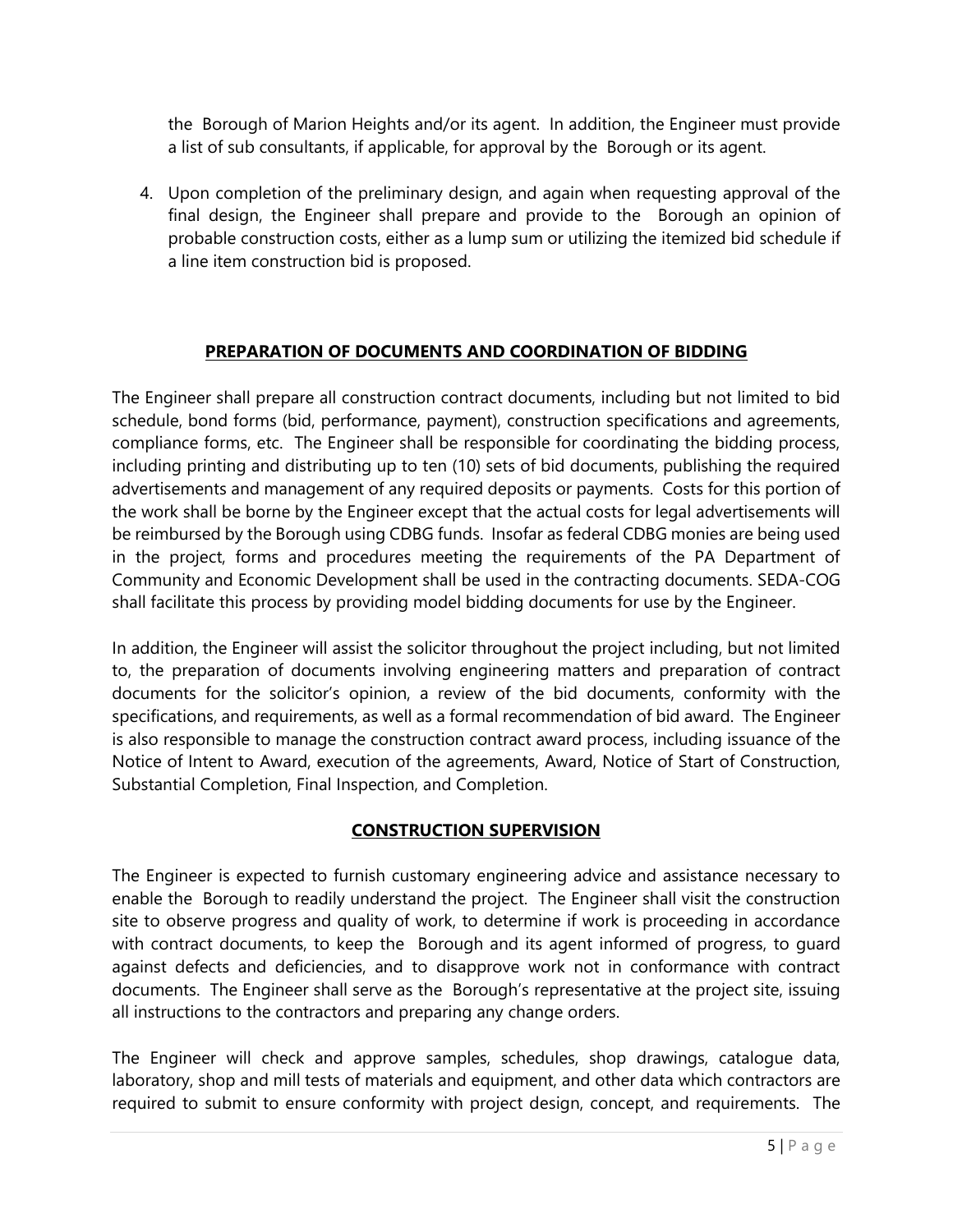Engineer, in accordance with accepted professional standards and practice, shall review contractors' payment requests and approve, in writing, payment to the contractors in such amounts. The Engineer will also conduct, in the company of the owner and the contractor, a final inspection of the project for conformity with design, concept, and contract documents. When the project is complete, the Engineer will correct all drawings to show construction and installation as actually accomplished and will furnish one set of full size "As Built" prints and one electronic copy to the Borough and SEDA-COG.

These services, to be provided by the Engineer, do not infer resident inspection services. The Engineer is expected to visit the project site during construction at the frequency required to enforce adherence to project design and to conduct a final inspection at project completion, including the issuance of the Notice of Substantial Completion and Final Payment. Comprehensive design, inspection of work and compliance with specifications is of utmost importance to a successful and timely project completion. Accordingly, the Engineer shall indicate with what frequency field visits will be provided. As a part of this proposal, it is the Engineer's responsibility to estimate the project duration in order to calculate the number of construction supervision site visits. Should the project take less or more time than anticipated, no adjustment to the costs for project supervision will be considered.

# **ADDITIONAL SERVICES OF ENGINEER**

Where participating state and/or federal agencies require reports relating to construction, the Engineer shall prepare and submit such reports and shall assist in any negotiations with these or other agencies as is necessary for final approval.

### **TERMS OF PAYMENT**

The Engineer will be required to enter into a written Professional Engineering Services Agreement with the Borough which will incorporate much of the information contained in this RFP. Through this RFP process, the Engineer will agree to a lump sum fee as reflected by the Standard Engineering Estimate, which shall include all costs associated with the services outlined herein. Before the start of each project, the Engineer shall prepare and issue to the Borough an estimate of the cost for engineering services for the project. The Borough will then authorize the work. Costs sometimes separately billed as reimbursable costs shall be declared in this proposal. Payment shall be made to the Engineer on a monthly basis. Invoices shall be provided setting forth the project, hours worked, date and establishing the amount due based on the hourly rate(s) as set forth in the Standard Engineering Estimate. Payment shall be expressly contingent upon receipt of funds from the Department of Community and Economic Development.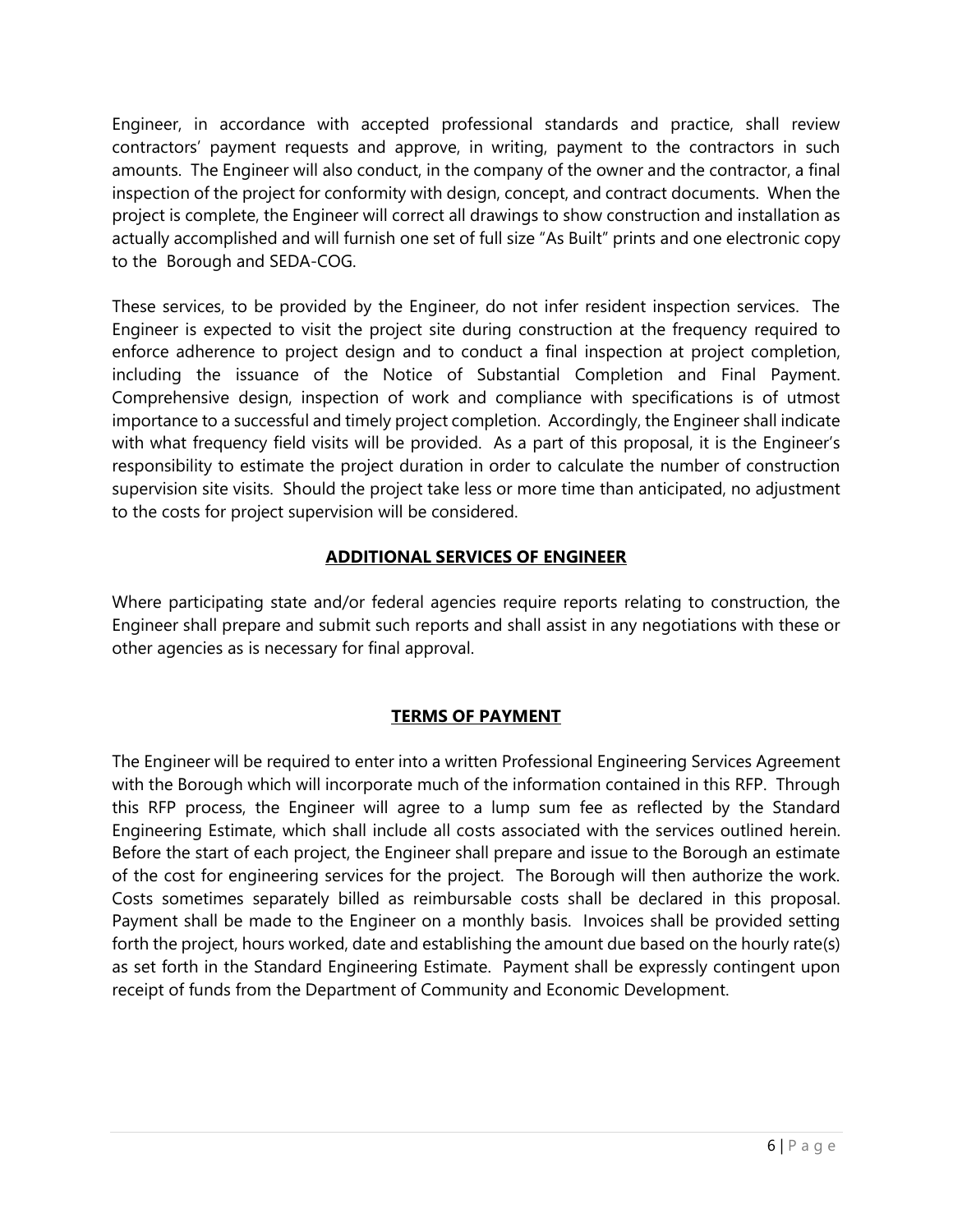#### **MBE/WBE GOALS**

It is the public policy of the Borough of Marion Heights, to promote the opportunity for full participation by Minority and Women's Business Enterprises ("MBE's" and "WBE's") and Section 3 business concerns in all projects receiving federal funds from the United States Department of Housing and Urban Development which are administered by the Pennsylvania Department of Community and Economic Development.

The Borough through Northumberland County has established a Minimum Participation Level (MPL) of five percent (5%) for Minority Business Enterprises and three percent (3%) for Women Business Enterprises participation on projects with CDBG, ESG, and/or HOME funding.

### **SECTION 3 GOALS**

The Borough of Marion Heights through Northumberland County has adopted a Section 3 Action Plan in accordance with Title 24 Part 135 Code of Federal Regulations. As such, at least three percent (3%) of the total dollar amount of all non-construction Section 3 covered contracts shall, to the greatest extent feasible, be awarded to Section 3 business concerns.

The purpose of Section 3 of the Housing and Urban Development (HUD) Act of 1968, as amended, is to ensure that employment and other economic opportunities generated by certain HUD financial assistance shall, to the greatest extent feasible, and consistent with existing federal, state, and local laws and regulations, be directed to low- and very low-income persons, particularly those who are recipients of government assistance for housing; and to business concerns which provide employment opportunities to low- and very low-income persons, as summarized in the "Section 3 Clause", herein incorporated. The "Section 3 Clause", in its entirety, can be located in the Federal Code of Regulations 24 CFR Part 135.

The parties, if awarded this contract, agree to comply with HUD's regulations in 24 CFR Part 135, which implement Section 3. The parties certify that they are under no contractual or other impediment that would prevent them from complying with the Part 135 regulations.

If awarded the contract, the proposer, agrees to include this Section 3 clause in every subcontract subject to compliance with regulations in 24 CFR Part 135, and agrees to take appropriate action, as provided in an applicable provision of the subcontract or in this Section 3 clause, upon a finding that the subcontractor is in violation of the regulations in 24 CFR Part 135. The proposer will not subcontract with any subcontractor where the contractor has notice or knowledge that the subcontractor has been found in violation of the regulations in 24 CFR Part 135.

The proposer will certify that any vacant employment positions, including training positions, that are filled were not filled to circumvent the contractor's obligations under 24 CFR Part 135.

Noncompliance with HUD's regulations in 24 CFR Part 135 may result in sanctions, termination of this contract for default, and debarment or suspension from future HUD assisted contracts.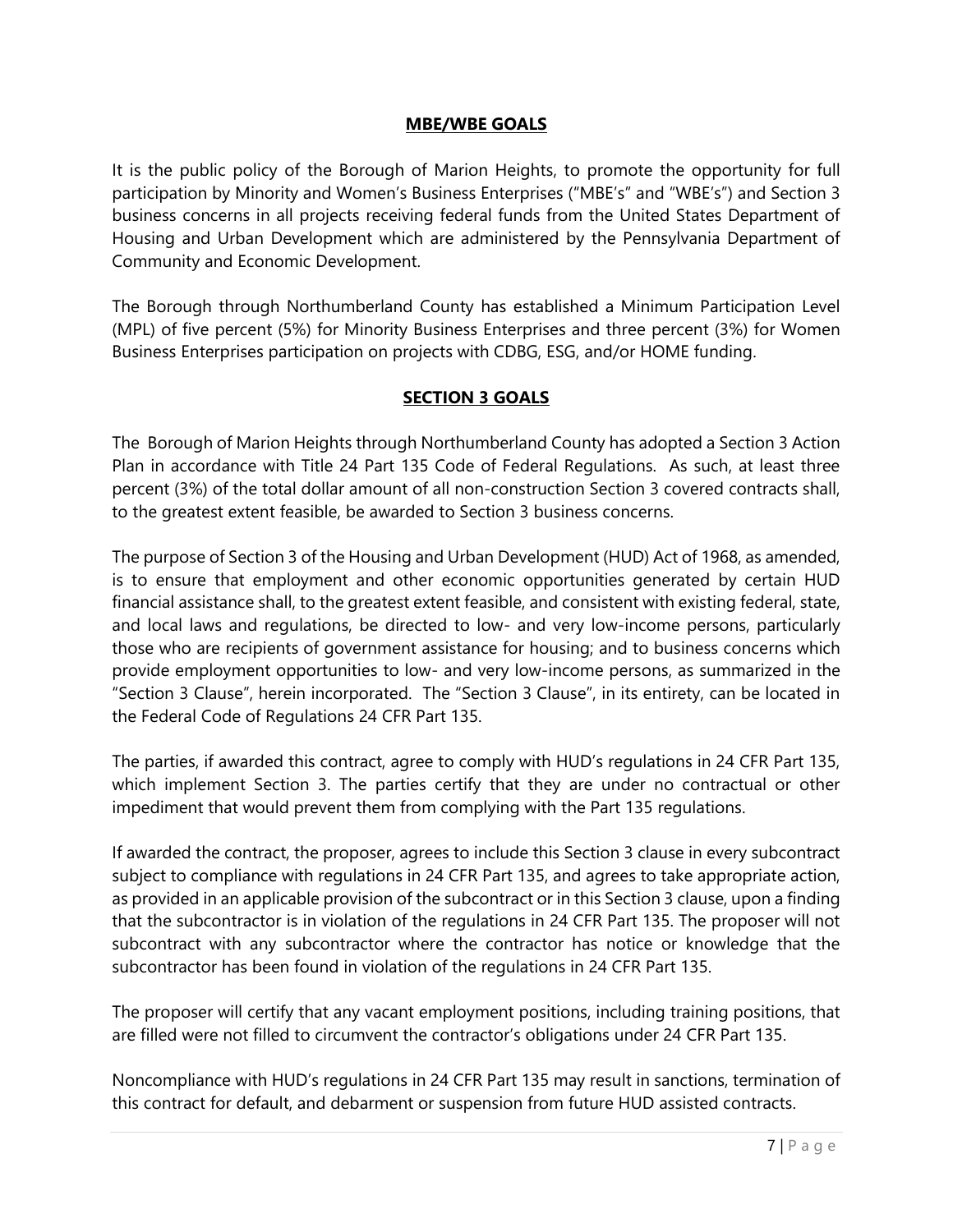#### **PROPOSAL SUBMISSION AND EVALUATION**

Three (3) copies of the proposal must be submitted to:

# Linda Sterling, Program Analyst SEDA-COG 201 Furnace Road Lewisburg, PA 17837

Proposals must be received no later than 3:00 PM on May 14, 2021. **Proposals that are faxed or e-mailed to SEDA-COG cannot be accepted.**

Proposals will be reviewed and evaluated by the Marion Heights Borough Council. The evaluation will include the following areas in order of relative importance:

- Adequacy of proposal in the terms of addressing the needs that are set forth in the Request for Proposals.
- Relevant experience and past performance.
- Quality of previous work.
- Adequacy of resources/record of completing projects on time.
- Cost.
- Proposer's commitment to the obligations of Northumberland County's Minority Owned Business Enterprises, Women Owned Business Enterprises Action Plan and Section 3 Business Action Plan.

Note: Cost is only one of several criteria to be considered in evaluating Proposals. Accordingly, SEDA-COG will not publish proposal cost summaries. Proposers are, however, invited to attend the opening.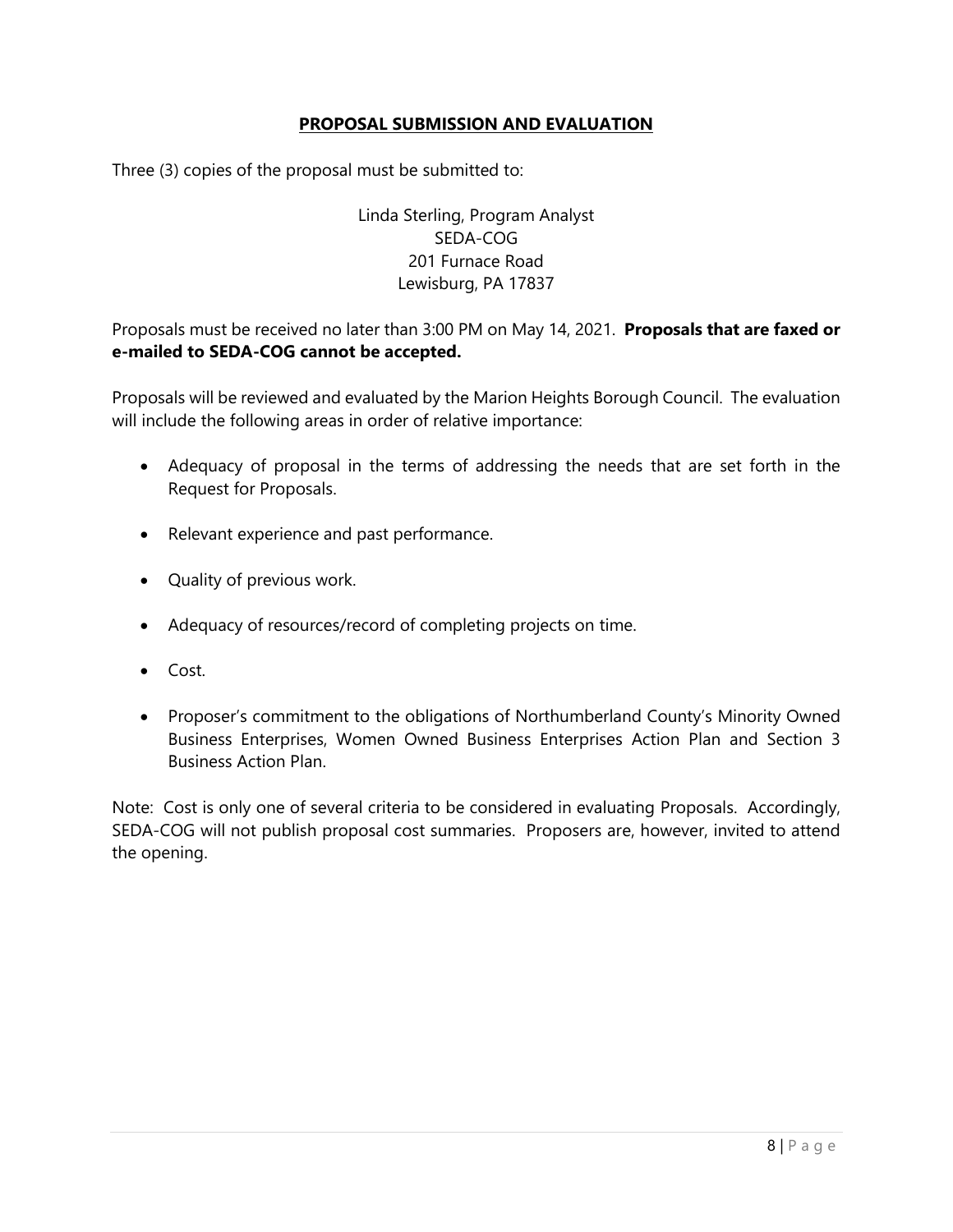#### **REQUIRED INFORMATION**

Each proposer shall provide all information herein requested. Further, no proposal will be considered unless the attached Standard Form is completed in its entirety.

Each proposer shall provide a minimum of two references where similar engineering services have been performed during the past three years. These projects should be similar in design and scope. If the proposer is an MBE/WBE or Section 3 business concern, a certification form shall be submitted with the bid attesting to the firms' status as such. Firms may be requested to sit for interviews and/or negotiation of contract terms and fees prior to contract award.

If any part of the project is subcontracted, requires purchases for services, or requires hiring of additional employees, the proposers must submit documentary evidence of MBE/WBE and Section 3 business concerns who have been contacted and/or to whom commitments have been made. If no solicitation was made to MBE/WBE's or Section 3 business concerns or residents, please indicate the reason(s). If there is no need for additional employees or trainees, or no need to contract for work, then the Section 3 and MBE/WBE requirements are not triggered.

The Borough of Marion Heights reserves the right to accept or reject any and all Proposals or to waive any irregularities.

Professional Liability Insurance is required for this project. Please indicate the level of coverage provided.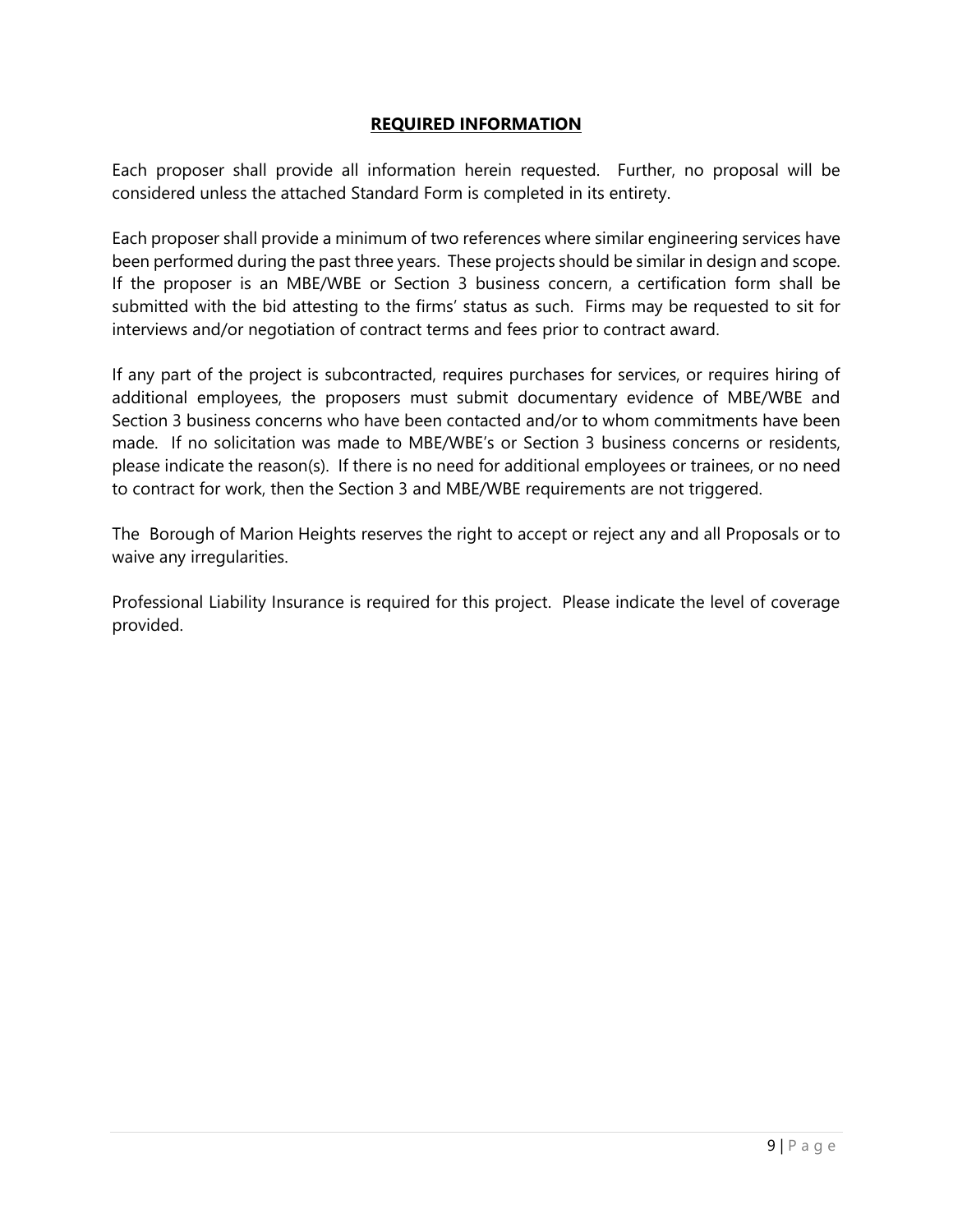#### **STANDARD ENGINEERING ESTIMATE**

|                | FIRM NAME:                                                                                                                                 |    |                                                                   |
|----------------|--------------------------------------------------------------------------------------------------------------------------------------------|----|-------------------------------------------------------------------|
|                | <b>ADDRESS:</b><br><u> 1980 - Johann Barn, mars ann an t-Amhain Aonaich an t-Aonaich an t-Aonaich ann an t-Aonaich ann an t-Aonaich</u>    |    |                                                                   |
|                | <b>TELEPHONE:</b><br><u> 1980 - Johann Stoff, deutscher Stoffen und der Stoffen und der Stoffen und der Stoffen und der Stoffen und de</u> |    |                                                                   |
|                |                                                                                                                                            |    |                                                                   |
| $\mathsf{L}$   | Project design, specification, required<br>meeting attendance, bidding, and<br>other engineering services                                  |    |                                                                   |
| $\mathbb{I}$ . | Project construction supervision<br>Indicate project duration and<br>frequency of visits below.                                            |    |                                                                   |
|                |                                                                                                                                            |    |                                                                   |
|                | <b>TOTAL LUMP SUM:</b>                                                                                                                     | \$ | <u> 1980 - Johann Barn, mars an t-Amerikaansk ferske område (</u> |
|                | <b>Additional Meetings:</b>                                                                                                                |    |                                                                   |
|                | Lump sum cost for each additional meeting<br>requested by the Borough of Marion Heights                                                    |    | \$                                                                |
|                |                                                                                                                                            |    | a licensed professional Engineer in the Commonwealth              |

of Pennsylvania and an authorized representative of the above-indicated firm, have reviewed and understand the \_\_\_\_\_\_\_\_\_\_\_\_\_\_\_\_\_\_\_\_\_\_ Request for Proposals, and I/we am/are prepared to provide the required services for the above costs.

(SEAL) ATTACH A MINIMUM OF TWO (2) PROJECT REFERENCES, SIMILAR IN DESIGN AND SCOPE. ATTACH LIMITS OF COVERAGE FOR PROFESSIONAL LIABILITY INSURANCE.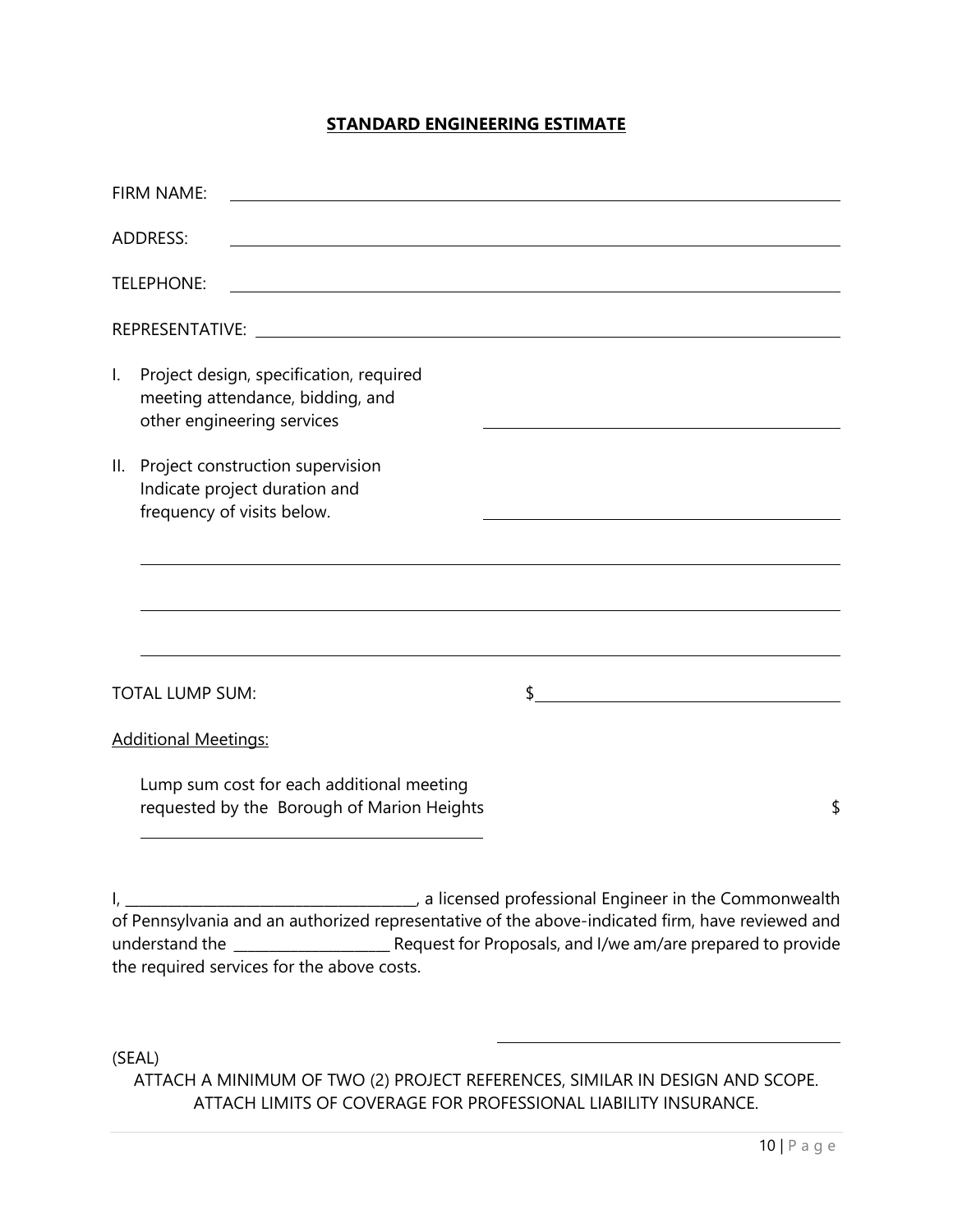### **MBE/WBE CONTRACT SOLICITATION AND COMMITMENT STATEMENT TO BE SUBMITTED WITH THE BID**

Goals of **5%** for minority business enterprise and **3%** for women business enterprise participation have been established.

| Name of Bidder:   | Project Name:            |
|-------------------|--------------------------|
|                   |                          |
| Address:          | <b>Bid Opening Date:</b> |
|                   |                          |
| Email Address:    |                          |
| Telephone Number: | Contact Person:          |
|                   |                          |

List those minority/women owned businesses from which you solicited Proposals and/or received Proposals in regard to this invitation for bid.

| <b>Company Name &amp;</b><br><b>Telephone Number</b> | MBE*<br>(enter code<br>from below) | <b>WBE</b><br>(X) | Type of<br>Construction,<br>Equipment,<br>Services, and/or<br><b>Supplies to be</b><br>provided to the<br>Project | <b>Total Dollar</b><br><b>Amount of</b><br><b>Proposal Received</b><br>(Please mark NR If<br>no response was<br>received) | <b>Total Dollar Amount</b><br><b>Awarded</b><br>(If not awarded<br>indicate reason) |
|------------------------------------------------------|------------------------------------|-------------------|-------------------------------------------------------------------------------------------------------------------|---------------------------------------------------------------------------------------------------------------------------|-------------------------------------------------------------------------------------|
|                                                      |                                    |                   |                                                                                                                   |                                                                                                                           |                                                                                     |
|                                                      |                                    |                   |                                                                                                                   |                                                                                                                           |                                                                                     |
|                                                      |                                    |                   |                                                                                                                   |                                                                                                                           |                                                                                     |
|                                                      |                                    |                   |                                                                                                                   |                                                                                                                           |                                                                                     |
|                                                      |                                    |                   |                                                                                                                   |                                                                                                                           |                                                                                     |
|                                                      |                                    |                   |                                                                                                                   |                                                                                                                           |                                                                                     |
|                                                      |                                    |                   |                                                                                                                   |                                                                                                                           |                                                                                     |
|                                                      |                                    |                   |                                                                                                                   |                                                                                                                           |                                                                                     |
| Prepared By:                                         |                                    |                   | Title:                                                                                                            |                                                                                                                           |                                                                                     |

\*Ethnic Code: A- Asian-Pacific Americans; B-African Americans; H-Hispanic Americans; N- Native Americans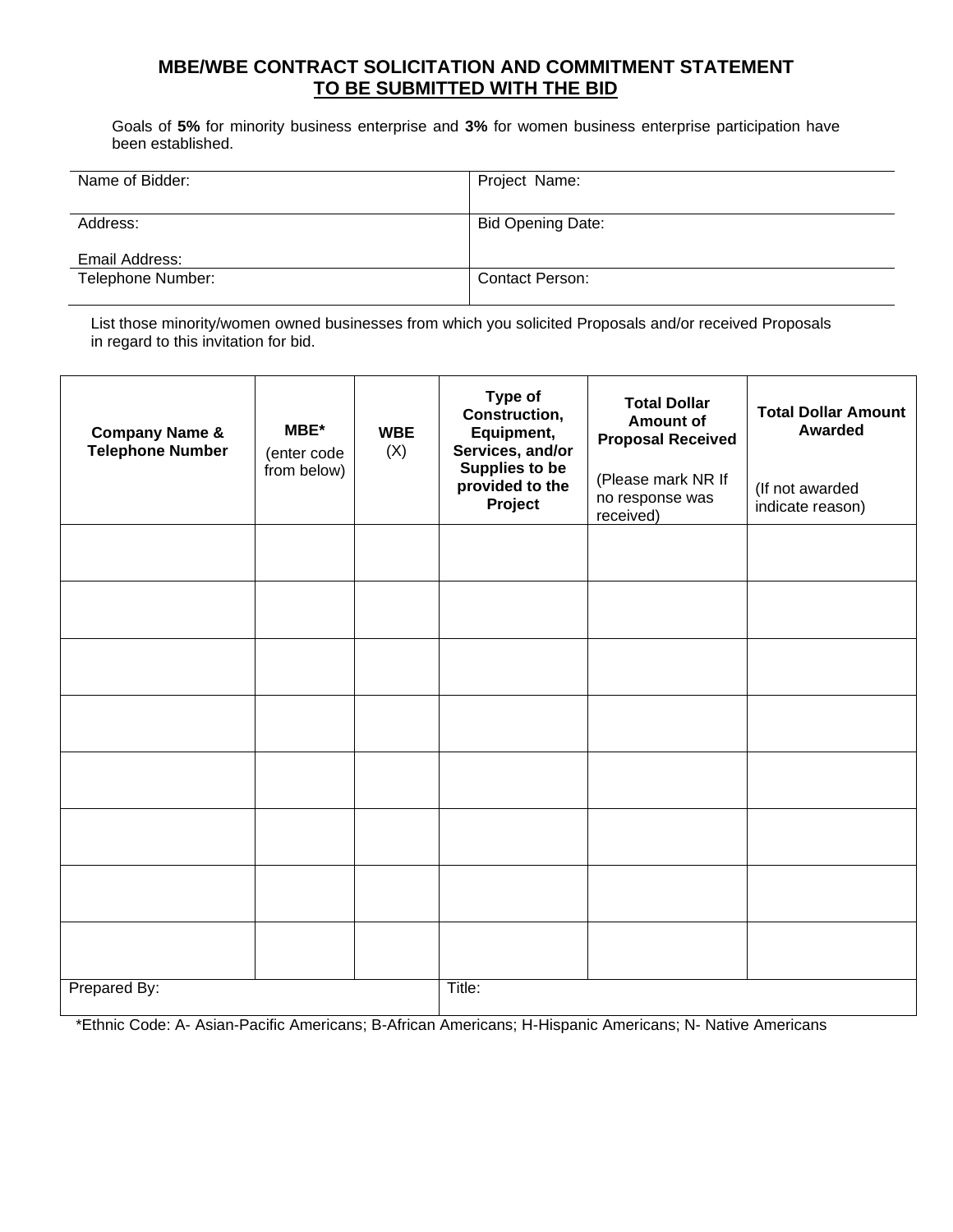# **MINORITY AND WOMEN BUSINESS ENTERPRISE BIDDER CERTIFICATION**

The submittals of each bidder are subject to review to determine whether the bidder has discriminated in the selection of manufacturers, subcontractors and suppliers. If a bidder has met the goals for MBE/WBE participation, the bidder will be presumed not to have discriminated in their selections.

*Where the goals are not met*, the below statements, if accurate, shall be certified by the bidder:

- 1. The limited number or no commitment to MBEs/WBEs was not motivated by consideration of race or gender.
- 2. MBEs/WBEs were not treated less favorably than other businesses in the contract solicitation and commitment process.
- 3. Solicitation and commitment decisions were not based upon policies which disparately affect MBEs/WBEs.

By signing below, I certify that the above statements are true and accurate.

\_\_\_\_\_\_\_\_\_\_\_\_\_\_\_\_\_\_\_\_\_\_\_\_\_\_\_\_\_\_\_\_\_\_\_\_\_\_\_\_\_\_\_\_\_\_\_\_\_\_ \_\_\_\_\_\_\_\_\_\_\_\_\_\_\_\_\_\_\_\_\_\_\_\_\_\_\_\_\_\_\_\_

Company Name

\_\_\_\_\_\_\_\_\_\_\_\_\_\_\_\_\_\_\_\_\_\_\_\_\_\_\_\_\_\_\_\_\_\_\_\_\_\_\_\_\_\_\_\_\_\_\_\_\_\_

Signature Date Date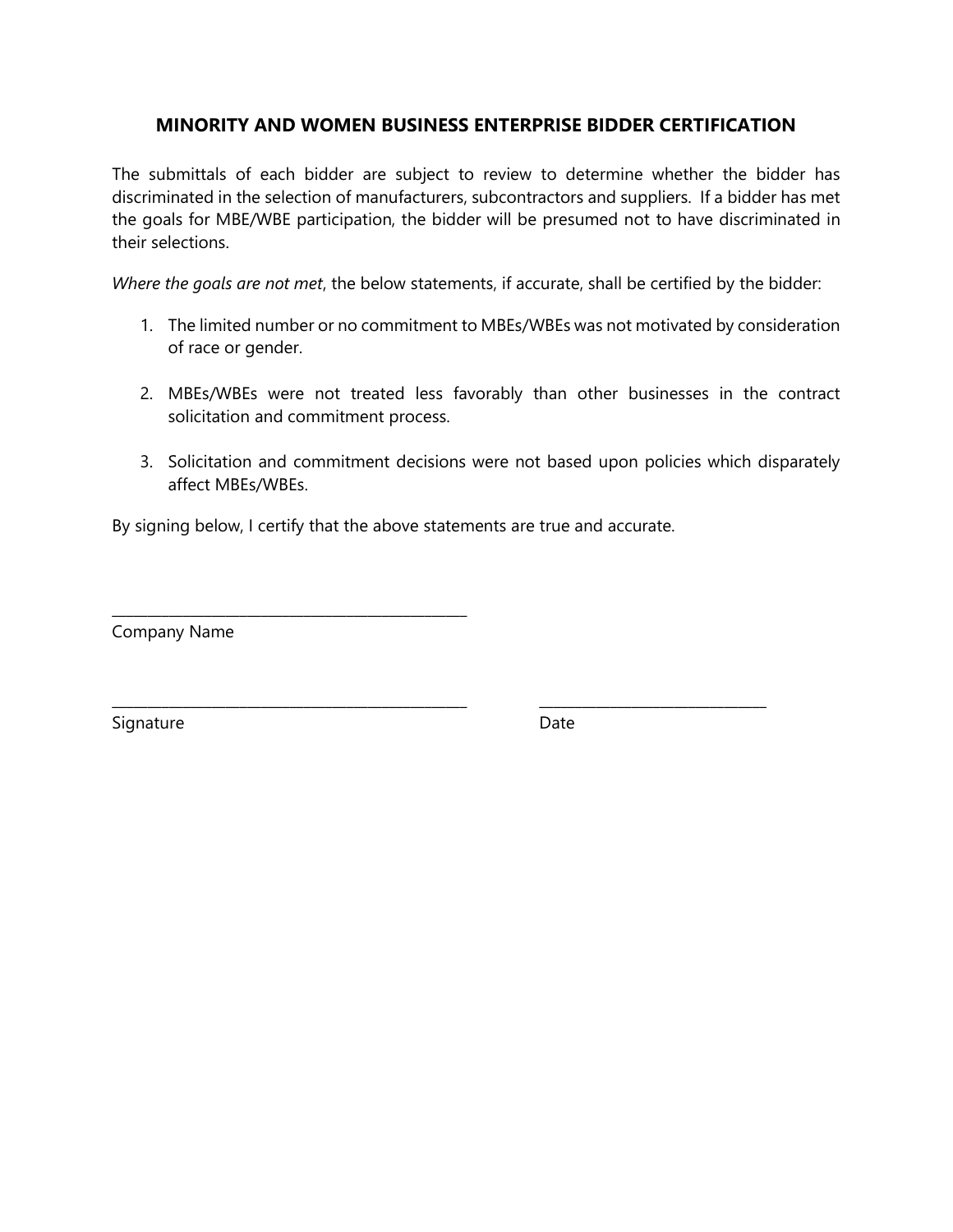#### **SECTION 3 CONTRACT SOLICITATION AND COMMITMENT STATEMENT TO BE SUBMITTED WITH THE BID**

Minimum Participation Levels (MPL): Section 3 - 10% construction & 3% non-construction Section 3 - 30% aggregate new hires

| Name of Bidder:   | <b>Project Name:</b>     |
|-------------------|--------------------------|
| Address:          | <b>Bid Opening Date:</b> |
| Email Address:    |                          |
| Telephone Number: | <b>Contact Person:</b>   |

List those Section 3 business concerns from which you solicited Proposals or which contacted you and gave you Proposals in regard to this invitation for bid.

| <b>Company Name &amp;</b><br><b>Telephone Number</b> | <b>Type of Construction,</b><br><b>Equipment, Services,</b><br>and/or Supplies to b e<br>provided to the<br>Project | <b>Total Dollar Amount</b><br>of Proposal Received<br>(Please mark NR if no<br>response was<br>received) | <b>Total Dollar Amount</b><br>Awarded<br>(If not awarded<br>indicate the reason) | IF NO COMMITMENT WAS<br><b>MADE TO A SECTION 3</b><br><b>BUSINESS- EXPLAIN</b> |
|------------------------------------------------------|---------------------------------------------------------------------------------------------------------------------|----------------------------------------------------------------------------------------------------------|----------------------------------------------------------------------------------|--------------------------------------------------------------------------------|
|                                                      |                                                                                                                     |                                                                                                          |                                                                                  |                                                                                |
|                                                      |                                                                                                                     |                                                                                                          |                                                                                  |                                                                                |
|                                                      |                                                                                                                     |                                                                                                          |                                                                                  |                                                                                |
|                                                      |                                                                                                                     |                                                                                                          |                                                                                  |                                                                                |
|                                                      |                                                                                                                     |                                                                                                          |                                                                                  |                                                                                |
|                                                      |                                                                                                                     |                                                                                                          |                                                                                  |                                                                                |
|                                                      |                                                                                                                     |                                                                                                          |                                                                                  |                                                                                |
|                                                      |                                                                                                                     |                                                                                                          |                                                                                  |                                                                                |
| Preparers Signature:                                 |                                                                                                                     |                                                                                                          | Title                                                                            |                                                                                |

(1) Indicate whether Section 3 Business Concerns were solicited for each type of work the bidder expects to subcontract for and for all materials which the bidder expects to procure and, if not, the reason(s) why no such solicitation was made;

(2) Indicate the reason why a Section 3 Business Concern has not been committed to for a type of subcontract work or materials in any area where a Proposal was received from a Section 3 Business Concern, and;

(3) In any case where no quotations are received or commitments made to a Section 3 Business Concern, indicate that no Proposals were received, and if there is another reason for no commitments being made, the reason for the lack of commitments.